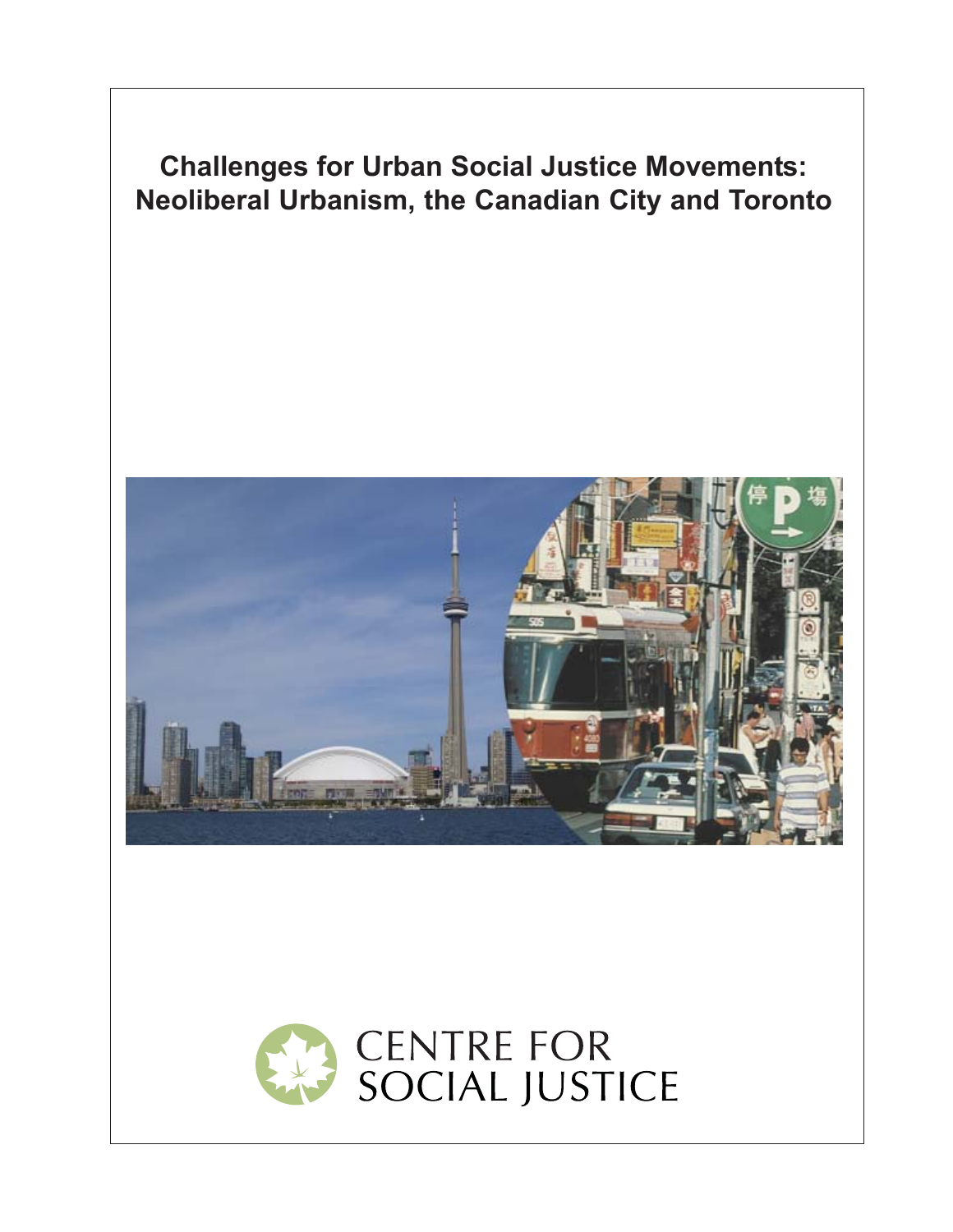## **Challenges for Urban Social Justice Movements: Neoliberal Urbanism, the Canadian City and Toronto**

Greg Albo Report Prepared for the Centre for Social Justice Toronto, Ontario – December 2009

Neoliberal globalization has played itself out in the politics of Canadian cities over and over again through the last two decades. The internationalization of financial markets, the geographical restructuring of manufacturing, and the consumer debt fuelling retail markets have formed the economic and physical landscapes of neoliberal urbanism. Policy initiatives for water, electricity and healthcare privatization, and cuts to social housing and welfare rates, have also been political battles over the quality of life of cities. The crisis of Canadian cities that has resulted has led to persistent calls of mayors from St. John's to Victoria for a 'new deal', but have been met by mostly silence from senior levels of government.

#### **Cities and Capital Accumulation**

Capitalist development and urbanization have always gone together – 'the antagonism between town and country', as Marx once put it. But this relationship has always been laden with contradictions and dilemmas. The intensification of production that is characteristic of capitalist growth processes pushes the rural population into the cities. In the cities, the huge stock of fixed capital of modern factories and supporting urban infrastructure of transportation, power, communications, housing takes on ever greater complexity. The concentrated populations and sprawling built environments of today's capitalist cities seem almost unfathomable. It should not at all be surprising that globalization of capitalism has gone along with massive urbanization, drawing a majority of the world's population into the enormity that is Mexico City, Moscow, Sao Paulo, Hong Kong, New York , and countless others.

As one of the most open economies in the world, it should come as no surprise that globalization has acutely impacted Canadian cities. Capitalist development pits urbanization and growth of the world market in a direct and contradictory relationship. This can be seen in the theory of capital accumulation. The commodity as a use-value is always particular, worked up from specific resources by the concrete labours of workers embedded in particular communities and social relations. But the commodity as an exchange-value is universal and capitalists seek out the entire world market for its sale. Marx directly links local production and world trade: 'The production of commodities and their circulation in its developed form, namely trade, form the historic presuppositions under which capital arises.' The particular and the universal, the local and the global, are different dimensions of a capitalist world market.

The dynamics of capital accumulation directly shape the built and natural environments of the city. The accumulation of capital leads to an intensification and concentration of the forces of production. The mass of fixed capital put in motion by any individual worker increases in its organic mass, technical complexity and value. Simple craft and factory production aided by steam power dominated the 19th century. Today we have robotized, nuclear and fossil-fuel powered, 24 hour-a-day, just-in-time factories consuming acre upon acre of industrial parks. The growth in the army of business professionals defending business interests at every turn has been even more explosive. The former low-rise offices for lawyers, accountants and bankers have become the massive complexes of office towers for the business bureaucracies that dominate the skyline of the capitalist city.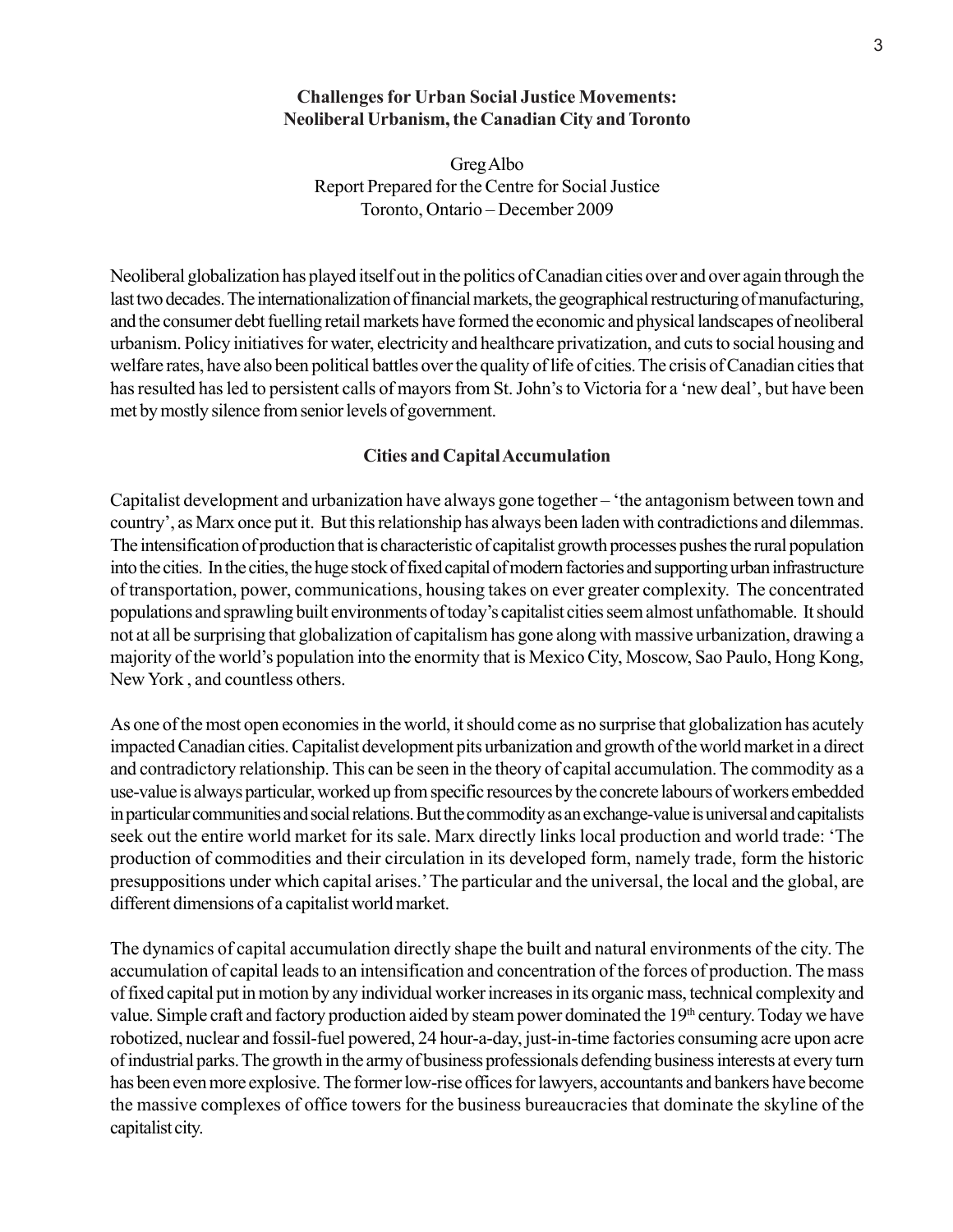The growing organizational complexity of capital depends, in turn, upon a parallel process of 'statification.' As the fixed capital required for factories and offices becomes increasingly intricate, and the technical labour required to staff these facilities also grows, government support for infrastructure, research and development, technical training, financing and regulatory intervention becomes necessary. Government revenues and resources become progressively more mobilized in the interest of accumulating capital for the owners and senior bureaucrats of corporations. This is the idea that the accumulation of capital is the production of space as a built environment. Capitalism is always urbanization. David Harvey has argued that 'it is through urbanization that the surpluses are mobilized, produced, absorbed, and appropriated and that it is through urban decay and social degradation that the surpluses are devalued and destroyed.'

The politics of urban development occupies a central spot on the political agenda the world over. Cities have come to reflect key contradictions of neoliberalism and capitalist development. The UN-Habitat, *State of the World's Cities 2006-07*, reveals social processes of world historical proportions. Half of the world's population of 6.5 billion now lives in cities, and is predicted to grow to 5 billion out of global population of 8.1 billion by 2030. There will soon be 500 cities of over 1 million people. An astonishing one in three live in urban slums, as migration from rural areas actually begins to lead to a population decline of people living outside cities. Tokyo is now an urban conglomeration of some 35 million, and it is joined by meta-cities of over 10 million on every continent. The largest urban growth is in Africa and Asia, but North America is – and will remain – the most urbanized continent in the world. Canada is, moreover, urbanized to a greater extent than the U.S., with the Greater Toronto Area being Canada's meta-city, with a population variously tallied at between 5 and 8 million. The surrounding urban environment spreads hundreds of kilometres from Oshawa to Fort Erie, possibly the largest urban expanse in terms of geographical expanse in the world.

If it is difficult to draw out the implications of the raw numbers on urbanism for urban social justice movements, the social dimensions of urbanization are also demanding. For example, some 4 million worldwide are dying annually from urban air pollution. The ecological implications of waste treatment, garbage, water usage and energy needs are under strain and causing major problems everywhere. The failings of urban transportation and development planning are causing a plague of traffic gridlock for all cities. Commuting times for increasing numbers of workers is extending the length of the work-day back to the worst days of industrial capitalism. Key centres of economic power are also emerging, such as Mumbai, Sao Paolo and Shanghai in finance and Bangalore and Seoul in information technologies. These reflect new dynamics of global capitalism. Canadian cities are implicated in these same social pressures and economic imperatives.

# **Neoliberal Urbanism in Canada**

Neoliberal urbanism has posed its own set of problems for cities. Social housing has been scrapped for market pricing, producing asset bubbles and over-housing for some and ruinous rents and no housing at all for others. Public transportation has been run, literally, into the ground. Public space has been sold to the highest bidder, turning public galleries and buildings into yet one more venue for advertising and commercial exposure. Sewers, water systems, utility grids have all seen more than their fair share of privatization and faltering quality and service, re-exposing all that had been learned about market failures and monopoly provision a century ago before every stupidity of Hayek became politically fashionable. This is the desperate context in which then Prime Minister Paul Martin floated his 'new deal for cities' over 2003-04, and was joined in the call by the mayors from across Canada. But besides some sharing of gas tax revenue, re-cycled commitments on social housing and public infrastructure, it is not at all clear what the new deal amounted to. In any case, the whole project was scrapped once Stephen Harper's Conservative Government attained power in 2006. While there are some important differences between the Conservatives, Liberals and NDP on urban issues that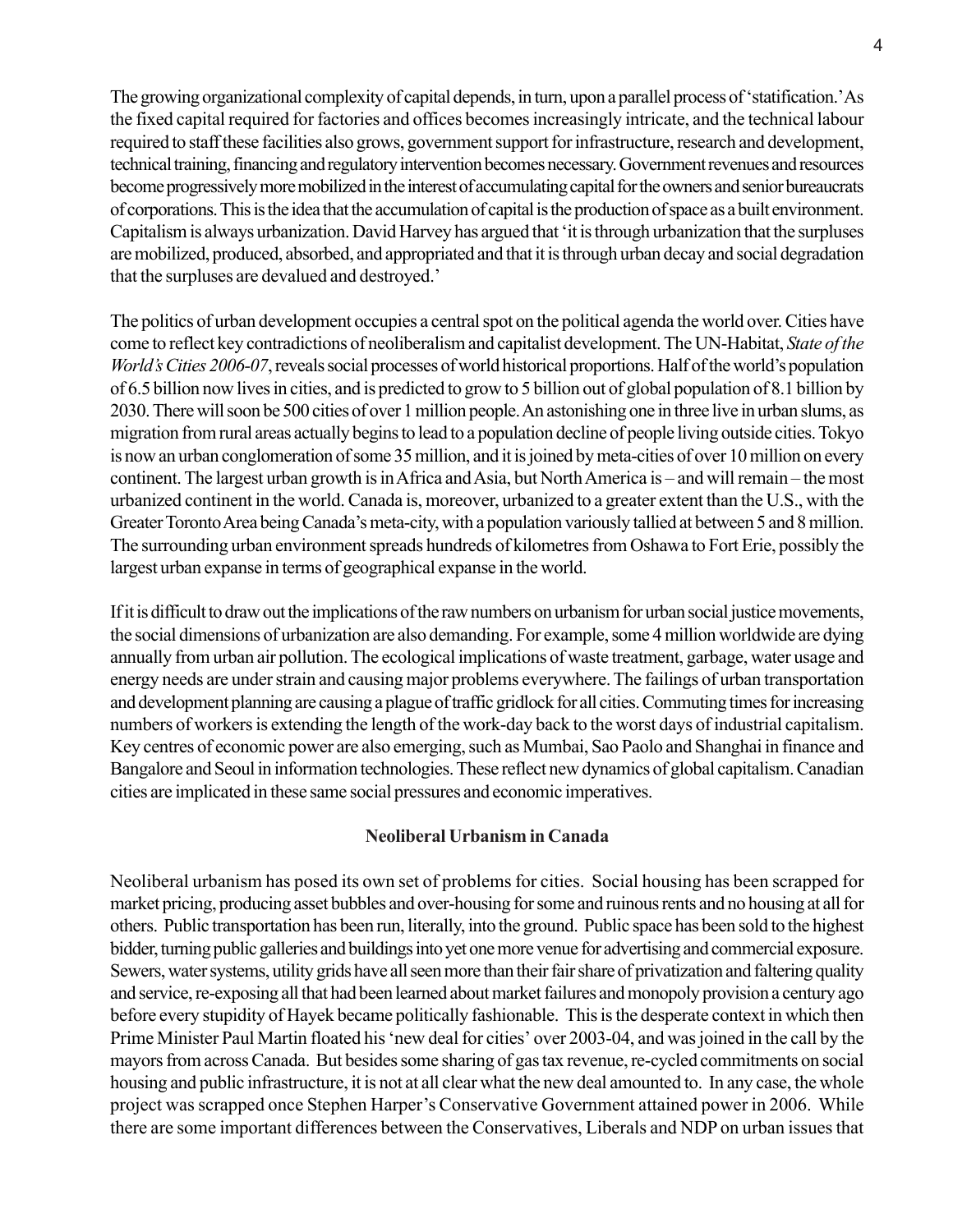needs to be recognized, especially in terms of 'vertical financing' between levels of government for urban issues, it is also clear that they share the thinking that internationally competitive businesses depend upon competitive cities.

Neoliberal urbanism in Canada can, in some respects, be dated back to the 1970s when the federal government abandoned playing any direct role in urban development. Housing policy was reoriented to increased support for private sector mortgage markets and developers. The provinces also began to push for merger of cities and rationalization of municipal services at this time, hoping to bolster the attractiveness of cities for business investment. Through the 1980s industrial restructuring drastically increased the population dependent on welfare. Manufacturing deindustrialization both downsized workplaces and shifted many industrial plants to lower-tax, lower-unionized 'greenfield' sites and ex-urban regions. At the same time, financialization led to a huge expansion of the speculative activities and bureaucracies associated with the banking and insurance sectors. With the North American free trade agreements and the increasing inter-penetration of Canadian and U.S. capital, these economic developments intensified. Neoliberalism consolidated as the unquestioned policy framework through the 1990s.

The downloading of service provision and responsibilities from federal and provincial governments needs to be singled out. It has been an important policy and administrative tactic for advancing neoliberal objectives. Downloading has served as an administrative mechanism to move from universal non-market provision of social services, with democratic pressure to advance to higher standards, toward market provided services that are both priced and delivered at lower standards for the average user. The objectives of service downloading has been: the lowering of taxes; the withdrawal of government from providing services as much as possible; the lowering of public sector employment and wages; the addition of pressure on private sector wages by norming public sector wages to lag private sector settlements; and the creation of new profit opportunities for business.

Under Prime Minister Brian Mulroney, the federal government began to limit fiscal transfers to the provinces in terms of equalization payments but also the funding of key social programmes. The downloading process accelerated under the Liberals in the mid-1990s with the new Canada Health and Social Transfer (CHST). The CHST radically cut the level of transfers, and in particular withdrew the federal government from directly funding of many social programmes and influencing provincial government expenditures in these policy areas. In turn, provincial governments, freed from federal fiscal constraints and facing increased costs and less revenues, offloaded more programmes and funding responsibilities onto the municipalities. This included their support to cities and provincial municipal affairs departments.

Fiscal support to cities thus failed to match the new demands on city budgets. Cities in Canada are largely dependent upon the property tax system, and have little access to other sources of revenue and none to the major sources of revenue in the income and corporate tax systems. The property tax system, under pressures from business and the logic of neoliberalism, has also seen a decline on business levies on commercial property and an increase on residential property taxes. By adding to the regressiveness of the overall tax system, neoliberals in Canada have sought to fuel a property tax revolt at the municipal level.

The result of downloading and the policy driven tax constraints is that municipal governments have faced intense funding problems. In particular, they have lacked the funds for welfare, transportation, schools and emergency services. In other words, neoliberal policies strapped cities for cash in the main areas of local spending in Canada. The result is that cities have been hit with mounting problems everywhere you look: lagging infrastructure maintenance; public transit deterioration; crowded schools with facilities shutdown at the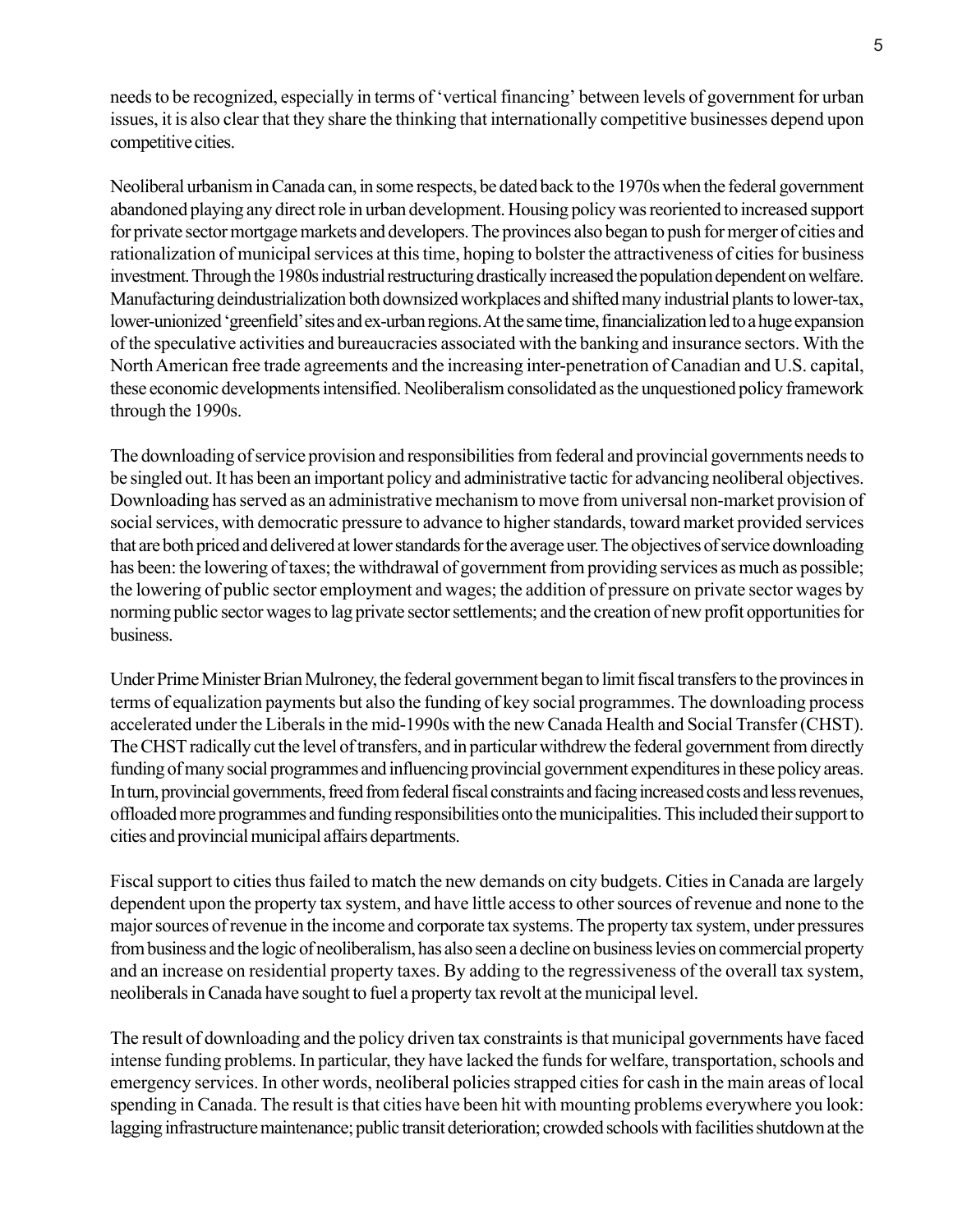same time; community services trimmed; and social polarisation due to cuts to welfare, disability services and social housing. At the same time, police budgets have increased in terms of personnel, new weapons and hardware, and surveillance. This has pushed cities into a fiscal crisis, re-creating aspects of the fiscal disaster of the 1930s in Canada, when services were last downloaded so thoroughly to municipalities.

The fiscal bind and deteriorating urban infrastructure led Prime Minister Paul Martin to propose a 'new deal for cities.' This was hardly bold stuff: it included some minor sharing of gas tax revenue to support public transport, and recycling commitments to social housing and public infrastructure. The defeat of the Martin government by the Harper Conservatives in 2006 let even these modest proposals fall to the side. The Conservatives under Prime Minister Stephen Harper have said nothing about urban issues, seeing this in strict constitutionalist terms as a matter of provincial jurisdiction. Their voter base has, moreover, partly been built on an anti-urban agenda. The Conservatives are the central political force maintaining the anti-democratic rural biases of the electoral system at the federal and provincial levels where they have greatest voting strength. Indeed, the main urban initiative of the Conservatives is law and order, particularly expanding the security state as they seek to align Canadian policy with U.S. views on 'homeland security.' But they also show a willingness to supply fiscal support for the spectacle architecture projects and international events such as world fairs and Olympics that have the backing of economic elites, notably in Vancouver and Toronto.

## **Downloading or the 'Devolution Revolution'**

The downloading of service provision and responsibilities has been such an integral aspect of neoliberalism – the attempt to move from universal provision of social services and public services at increasingly higher standards to market provision of services at lower standards and with user fees and means tests attached to them – and the fiscal problems of Canadian cities that it should be given additional development. The objectives of this process have been: the lowering of taxes; the withdrawal of government from the market as much as possible; the lowering of public sector employment and wages; the addition of pressure on private sector wages; and the creation of new profit opportunities for business. This is the administrative dynamic with its theoretical and political logic located in classical neoliberal beliefs in small governments, free markets and market dependence of individuals. For the most part, it has become incorporated into urban politics as one of the parameters which cities much accept. It is certainly accepted by business organizations, particularly municipal entities like the Toronto Board of Trade. But also municipal politicians have largely given up this issue – notably Mayor Miller – as they came to accept neoliberal constraints and run their own administrations within the policy and administrative norms of neoliberal urbanism.

Although one could look at key shifts in fiscal federalism in the 1970s as starting the offloading of responsibilities without transferring necessary fiscal funds, this process began in earnest in Canada under Mulroney in the mid-1980s with the Federal Government accelerating its cutting of transfer payments to the provinces in terms of equalization payments but also funding key social programmes. It then took a qualitative shift under the Liberals in the mid-90s with the Canada Health and Social Transfer (CHST), which continued the cuts and in particular further withdrew the Federal Government from funding social programmes and influencing provincial government expenditures in these areas. It was the Liberal Party of Canada which undertook the radical consolidation of neoliberalism in Canada, with respect to NAFTA, social programmes, industrial policies and, eventually, in foreign policies after 9/11. In turn, the provincial governments have offloaded more programmes and funding responsibilities on to the municipalities while fiscal support significantly lagged.

This has been labelled 'social cuts by stealth', but it was actually quite obvious in administrative and fiscal terms. The stealth was simply its wholly undemocratic implementation without a mandate, and the fact that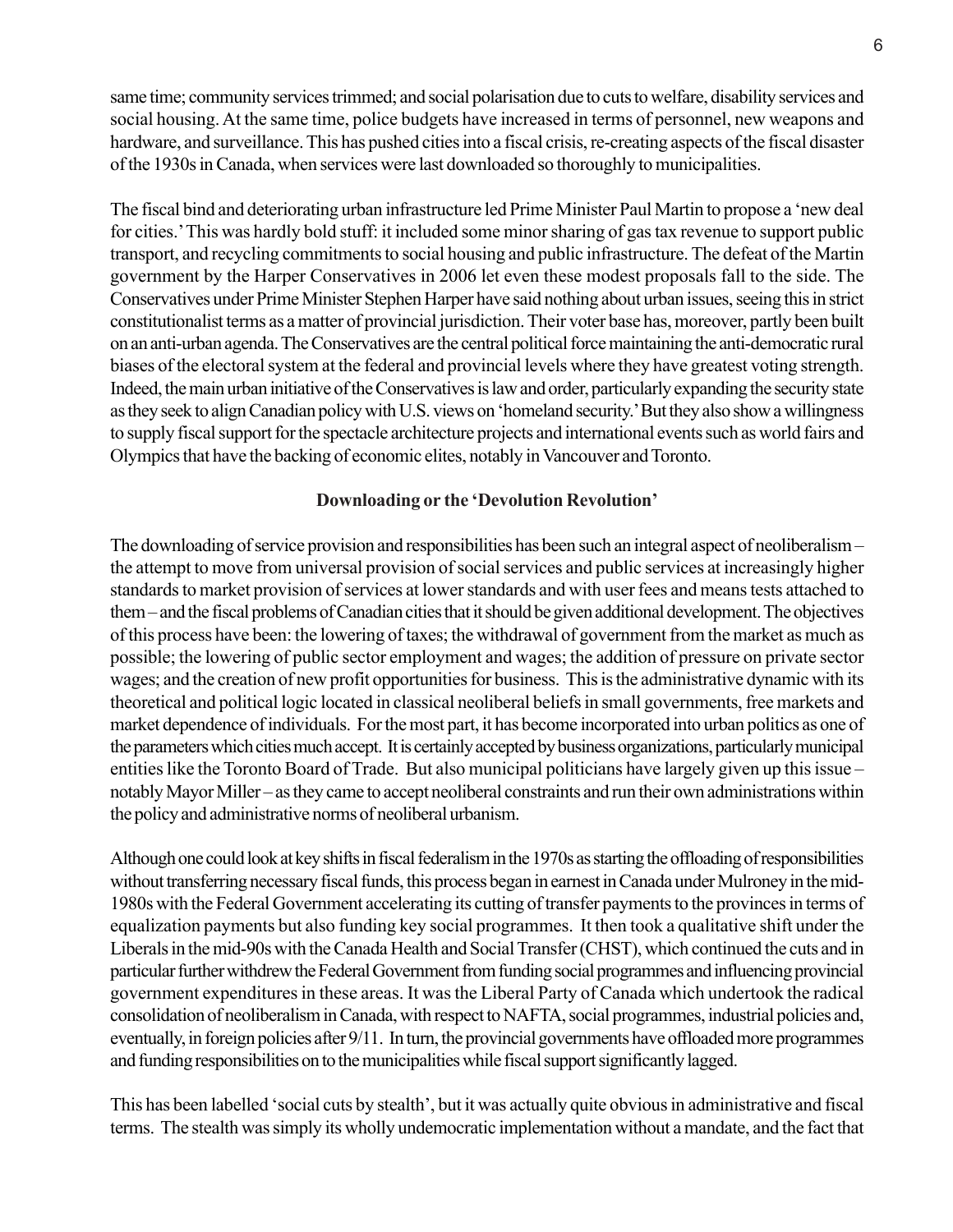prevailing social opinion, and the democratic consensus of the majority, supporting increased social programmes, including urban spending, and an increased coordinative role of the national state (within decentralized administration and implementation). The result of the downloading spiral is that municipal governments in Canada have faced intense funding problems in general, and in particular addressing expenditures for welfare, transportation, schools and emergency services, in other words, in the main areas of local govt. spending.

The inevitable result of this process is that Canadian cities have really been hit with mounting problems everywhere you look that have grown non-stop since the 1980s: problems of infrastructure maintenance; public transit deterioration; crowded schools; and the social polarisations that come with welfare and low income housing cuts. Chronic underfunding is running against clear social needs. This is on top of demographic pressures from rural to urban migration and immigration into Canada which leaves municipal fiscal capacity on a per capita basis (the only adequate way to assess public sector spending efforts) in a spiral of decline. As a result of longterm fiscal underfunding from other levels of government, tax shifting and cutting at the local level and the structural pressures and dynamics of capitalism, Canadian urban policies are at a critical impasse. The current financial crisis, and the calls by various economic authorities for a decade of public austerity, has, therefore, pushed cities to the financial breaking point. In Canada, there is a real sense of re-creating the disasters of the 1930s when services were last located so thoroughly at the municipal level in delivery and fiscal funding.

Some of the features of what happened with municipal downloading in Ontario to Toronto during the 1990s, under the 'Common Sense Revolution' of the Conservative Premiership of Mike Harris, bear reminding.

- Municipalities had to assume responsibility for public transit, local airports, libraries, policing, water and sewage, and a greater portion of culture and parks policies.
- Welfare rates were frozen for over a decade in Ontario, after Harris cut them by over 20% in 1995; and McGuinty has increased the rates only slightly. The result is that social assistance rates are still about 30% below what they were in the 1990s in real terms. Shelter allowances were also cut, while rents increased across the province. Both measures have impacted a huge range of services that cities must provide.
- Ontario has more than 2 million children under 12 and 90% of these do not have access to regulated child care. The Ontario government has cut millions from child care. It has downloaded wage costs, resource centres and special needs programmes on local governments. (It is not clear yet how far the new childcare policy announced this fall by McGuinty will reverse some of these factors.)
- Ontario's tax cuts that were introduced by Harris, continued and expanded by McGuinty, have massively benefited the rich. In the main tax cuts introduced by Harris, the top 5% received a benefit of about \$8000, while the lowest 50% of income earners received less than \$500. Moreover, the expansion of user fees, including at the local level, effectively offset the tax cut for the bottom 50%.
- Between 1995 and 2002, municipal revenue from user fees and other charges increased by about \$1.5 billion or 42% as a result of attempting to offset downloading costs.
- Downloading has not just meant fees for services, it has also meant less service or elimination altogether.
- Downloading added a huge burden on to the municipal property tax system. This added to the inequities of the tax system as these taxes are not fully sensitive to income or to ability to pay; nor do they carry the symmetry of sales taxes which fall on private goods which then are substituted with public goods which tend to also be redistributional. They are a terrible way to meet social needs.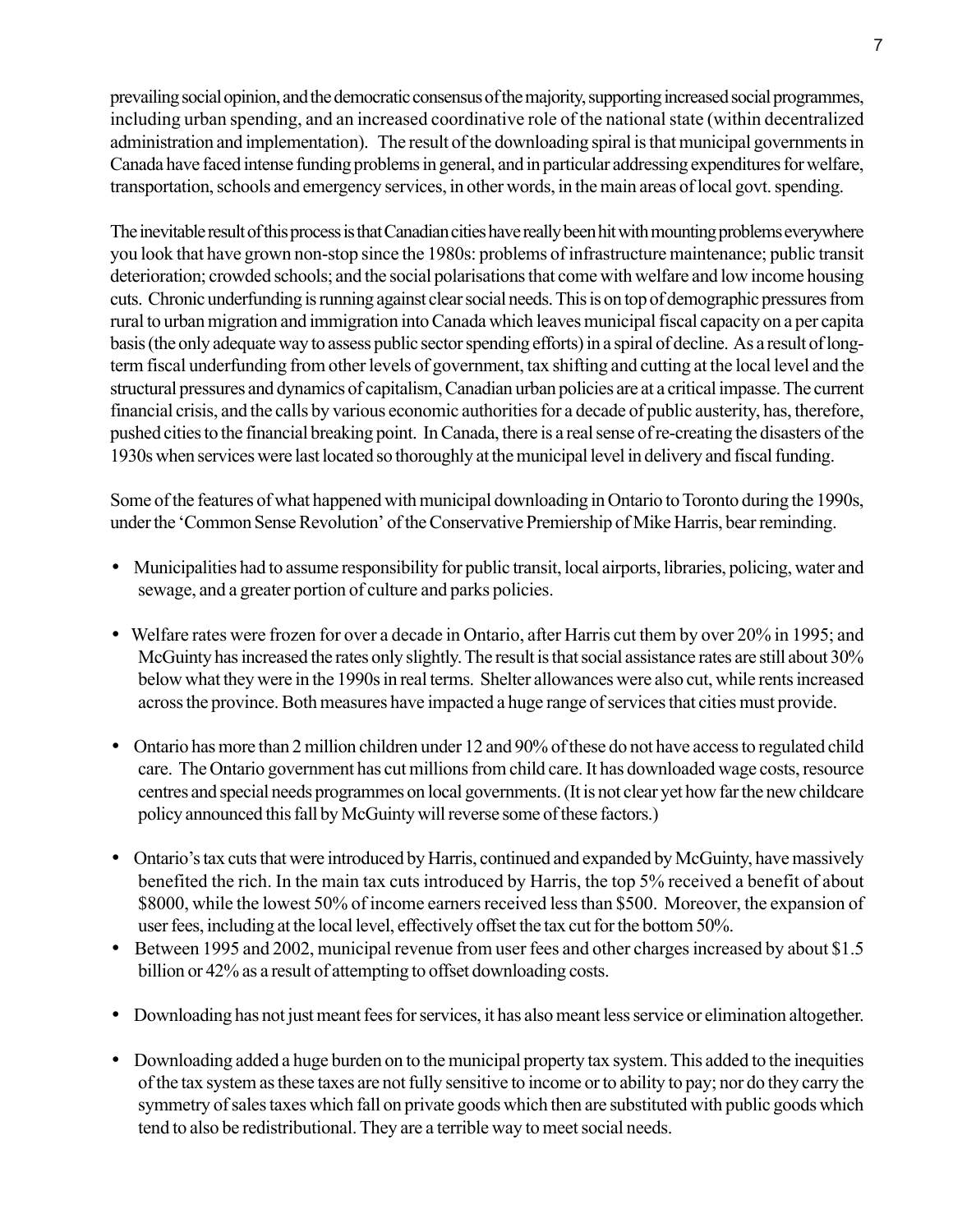#### **Neoliberalism in Toronto**

As Canada's largest city, the planning and social disaster of neoliberal urbanism has struck Toronto particularly hard. The cuts of the federal Liberal government were matched by the hard right policies of the Conservatives of Mike Harris at the provincial level. Under Harris, municipalities had to assume greater responsibility for public transit, local airports, libraries, policing, water and sewage, social housing and culture and parks policies. The Tories also pushed through a deregulation of rent controls and urban planning controls over development. While cutting tax rates for the highest earners, Harris also cut welfare rates by 20 percent in 1995 and then froze them for the rest of his term. While Premier Dalton McGuinty has lifted the freeze, welfare assistance has barely improved. The cuts to social assistance and shelter allowances have directly impacted on cities and their responsibilities for administering many of these programmes. The Ontario government cuts to child care had a similar impact in downloading wage costs, resource centres and special needs programmes onto local governments. Both levels of government have extensively downloaded immigration and settlement costs to cities, a particularly heavy burden for Toronto where the largest portion of immigrants settle. Finally, McGuinty has off-loaded provincial responsibilities of some \$380-million to restore municipal employee pensions and \$870 million for upgrading water supplies on to the municipalities.

An urban fiscal crisis from policy downloading has been a central characteristic of neoliberalism. But it would wrong to see neoliberal urbanism as being imposed on Toronto from other levels of government. Local ruling classes and many municipal politicians, particularly in the political coalition that came together to support both the megacity merger and Mayor Mel Lastman, have favoured neoliberal restructuring. They consistently supported contracting out of public sector work, privatization of city corporations, more market friendly development and rental markets, and a reorientation of city policies toward boosting inter-urban competitive capacities, particularly for financial and real estate interests. This new ruling bloc in Toronto politics successfully broke the old reform coalition that had dominated city government since the 1960s. Indeed, what remains of the old reform group on city council – mainly representing wards in the inner city core – has accommodated itself to the neoliberal city.

Toronto developments have been characteristic of 'world class cities'. The concentration of wealth on Bay Street and a few residential enclaves has been stunning. It is matched by the spiral of decline that continues everywhere else. From the first 'mega-city' Mayor, Mel Lastman, to the current Mayor David Miller, the list of the failures of the City of Toronto is the same and just as endless: homelessness and the lack of social housing; the never-ending delays to waterfront revitalization and closing of the Island Airport; one architectural horror followed by another from the deregulation of urban planning guidelines; the lack of a mass transit plan and continual cuts to services; the continued shelving of plans to revitalize Union Station (only now receiving a measure of infrastructure funds – but not enough to do the job properly); the deterioration of city schools and recreational facilities; the fiasco of shipping Toronto garbage to Michigan; the lack of a social policy to address the racialization of poverty; the ever increasing budgets for a police force that is ever less democratically accountable; and many others.

Several central issues over the two terms of the Miller council illustrate the grip of neoliberal urbanism in Toronto. First, although Miller and NDP councillors have been able to deflect some of the rants of neoliberal fundamentalists on Council and in the bourgeois media, the policing pole of addressing social problems is still clearly dominating social policy expenditures. This can be seen in the criminalization of the homeless around City Hall under Miller's watch, and the empty exercise of counting the homeless in order to downplay the levels and needs. Similarly, in dealing with gun violence, it is police budgets that are growing while recreational services in Jane and Finch, Malvern, and others continue to stagnate. The latest absurdity here being the plans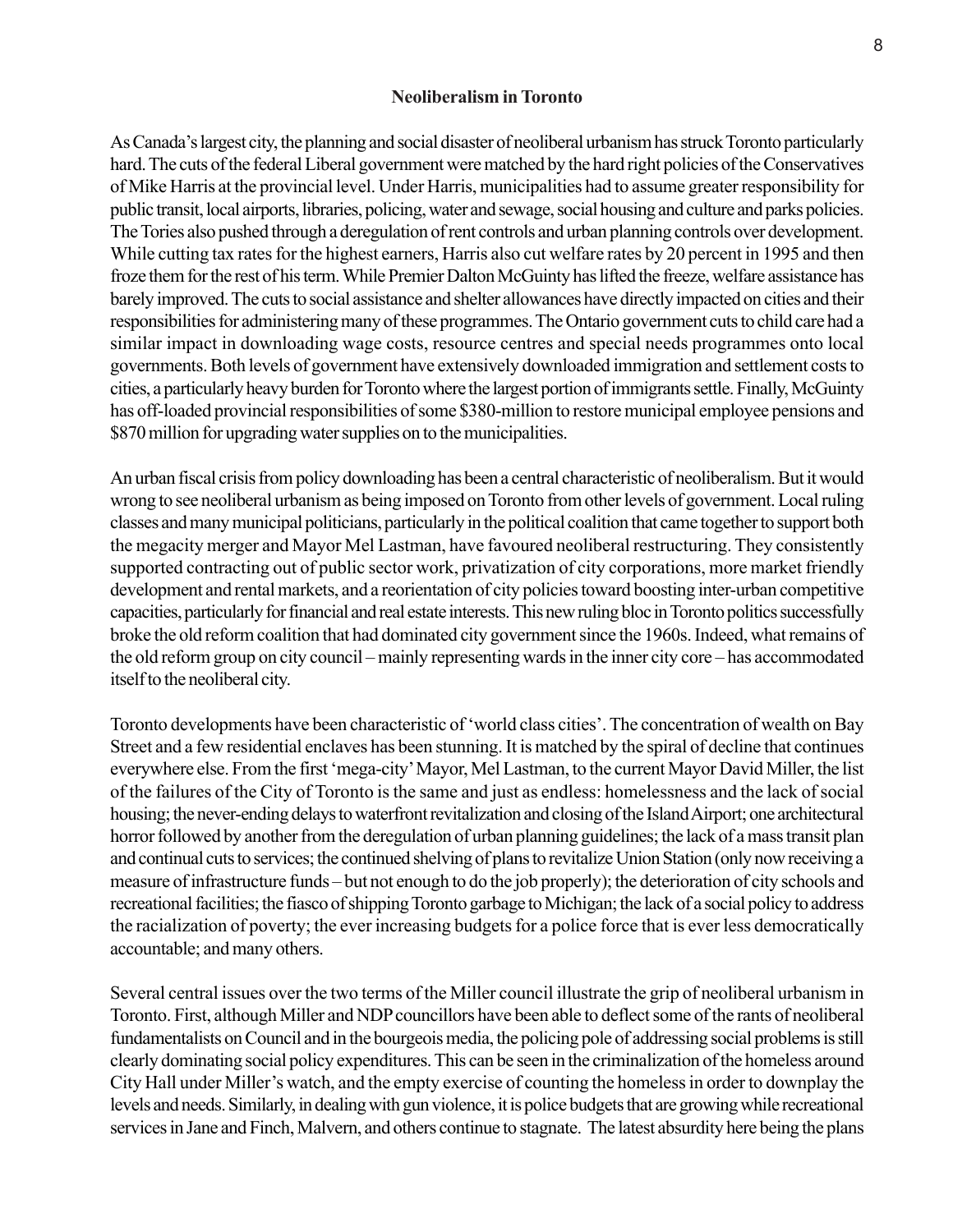to build 'world class' swimming facility for elite athletes with the successful Pan-Am Games bid, while continuing to close down public access to swimming pools in the cities most 'at-risk' – meaning socially deprived and racialized – communities.

Second, municipal economic policy remains focused on the 'competitive city' model. Public sector cuts were always on the city agenda over the Miller years to maintain promises to keep taxes low, and now there is additional urgency in light of how the financial crisis has damaged fiscal revenues. Moreover, Miller supported the steady shift from commercial to residential taxes over the next 10-15 years in order to keep competitive with the 905 district and rival international cities. The waiving of zoning and density requirements in city plans to support real estate developers and bolster urban revitalization, particularly for the housing needs of professionals in the inner city, has become standard fare. Since releasing its first major report in 2003, the Toronto City Summit Alliance has acted as key advisory body to the city on various 'progressive' measures to promote Toronto's international competitiveness. The most publicized has been the idea of Toronto as a 'creative city', promoting its social and ethnic diversity and concentration of media and arts, as a means to aid the tourist, high-tech and financial sectors. This is now the most commonly trumpeted form of the thoroughly discredited notion of 'progressive competitiveness' as an alternative to neoliberalism, and also its intellectually most ludicrous.

Third, the reorganization of governance of Toronto has strengthened executive power at the expense of developing local democracy and popular planning. Miller's initial effort to widen public input into city budgetary policy surely counts as one of the briefest and most minimal attempts at local democracy on record. At the prodding of political elites and the Toronto ruling bloc, he has supported steps in the opposite direction. Even with some amendments, the new City of Toronto Act follows the 'strong mayor' model of concentrating power in an executive at the expense of Council and public input. Similarly, the Waterfront Development Corporation, which is to have oversight of the massive plans for development along Lake Ontario, is an appointed board dominated by business interests, with little transparency over its decision-making or operations. The notion that these steps had anything to do with increasing governmental transparency can now be seen as nakedly false after several years. This was, instead, classic neoliberal administrative reform of strengthening executive power at the expense of popular control to drive public administration ever closer to business interests as opposed to social justice concerns.

#### **The Local Left**

Capitalist development concentrates populations, production and power in cities. This has always posed strategic dilemmas for the Left. The Marxian tradition has focused on the Paris Commune, workers' councils and developing organizational capacities. It has sought the reorganization and decentralization of economic activity. But it has also argued that building up local bases of power and administration had to be connected to projects to transform national state power and to internationalize political struggles and alliances against the world capitalist market. The French writer Henri Lefebvre saw building a new urban space as central to revolutionary prospects: 'A revolution that does not produce a new space has not realized its full potential; indeed it has failed in that it has not changed life itself, but has merely changed ideological superstructures, institutions or political apparatuses.' An alternate politics depends upon a political capacity to contest the dominant social powers that control existing urban space, but also the ability to command and produce a new space. Such liberated 'red zones' can take many forms in the struggle for a radical democracy. But they cannot be avoided.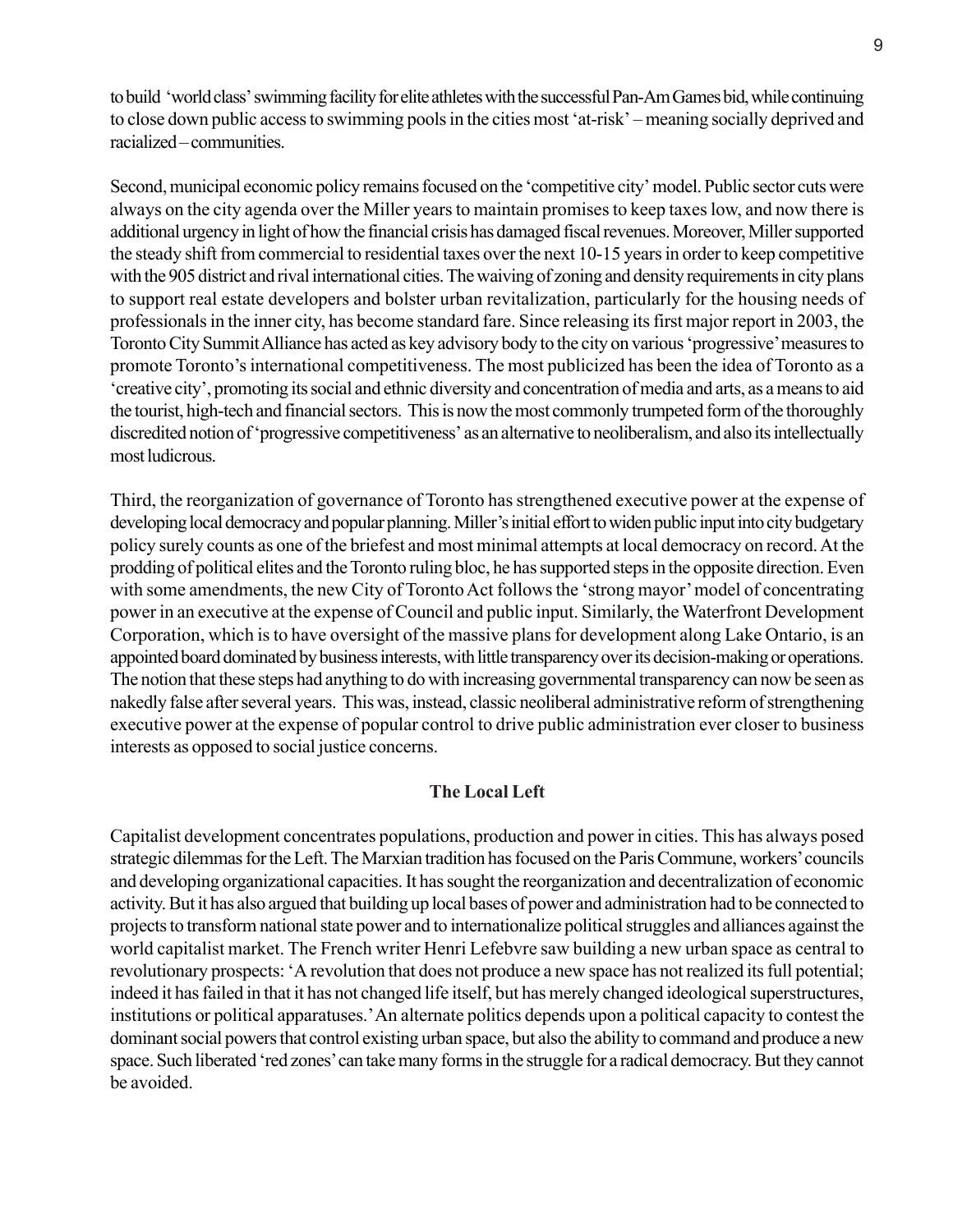In contesting neoliberal urbanism, the Left in Canada has taken up a large number of issues, such as urban poverty, contracting-out of work, racism and migration, defence of public space, and urban ecology. It has largely done so on the basis of individual campaigns of an activist group, the agenda of a Left councillor, or by a particular union fightback or organizing struggle. In Vancouver and Montreal (and to a lesser extent Winnipeg) the Left has formed wider political groupings. But these have all been more city-wide electoral pacts than political and campaigning organizations of the Left to develop an alternate agenda for urban space and to contest the capitalist city.

In Toronto, the NDP has a quite loose municipal caucus, and it has been years since a socialist presence on city council making the anti-capitalist case and demanding a more radical local democracy could be heard. The local Left has all but dissolved as an active force contesting local centres of power. The 'Chow-Layton-Pantalone' years – a decade that spanned the mid-90s to the middle of this decade – at Toronto City Council consolidated the politics of an individual councillor attempting to leverage minor social measures out of the latest development scheme and condo complex, negotiating the trimming of municipal services on the least unfavourable terms, and supporting local – preferably green – entrepreneurs and markets. Rather than animating and representing social justice movements that backed their elections, councillors increasingly acted as simply bargainers among a splay of interests at the table of urban renewal. It has only gotten worse since Chow and Layton departed to Federal politics.

The obvious still needs saying about the current term of Council: despite the mobilization of a large social bloc behind the two mayoralty candidacies of David Miller and a number of NDP councillors, it is still surprising how little has changed (except that the embarrassment of Mel Lastman is gone, and neoliberal urban policies do not have full sway). This period has been, more or less, one of 'third way' social democracy without anyone calling it as such. The Miller terms have neither offered an alternative to neoliberal urbanism and the socio-economic decline of Toronto, nor contributed to building a new urban Left. It has only yielded more of the same neoliberalism, but now wrapped in the corporatist gloss of the Toronto City Summit Alliance and the latest 'pop urbanism' of the creative city movement.

The quiescence of the Left at the local level in Toronto is little different than the disarray at other levels of political struggle. The silence of labour, environmentalists and the social left in criticism of the Mayor and city council has been deafening. Miller and the NDP councillors continue to be supported even after their terrible handling of the quite unnecessary municipal strike (largely egged on by Toronto media elites and Bay Street in the middle of the financial crisis). But this is because of even less enthusiasm – and justified fears – of all the rest.

While the Left has been dissolving as a political force, the neoliberals and Toronto business have been organizing and planning to contest progressive councillors and push their anti-tax, law and order, all-out development municipal agenda. The challenge for the Left is still to piece together at least some political agenda on a few key items that can act as a political pole and serve as a basis for mobilization afterwards. Neoliberal urbanism has served an ample supply of issues to be taken up. But can a new urban Left in Toronto – and indeed Canada – begin to form?

All the dilemmas, antagonisms and resistances of capitalism all take up residence in the city. This has given life to endless struggles of 'local' lefts around the social justice issues of poverty, contracting-out of municipal work, over public space and ecology, urban racism, and organizing service sector work. Community economic development, from this vantage point, is about community and class, spaces to live and not just spaces to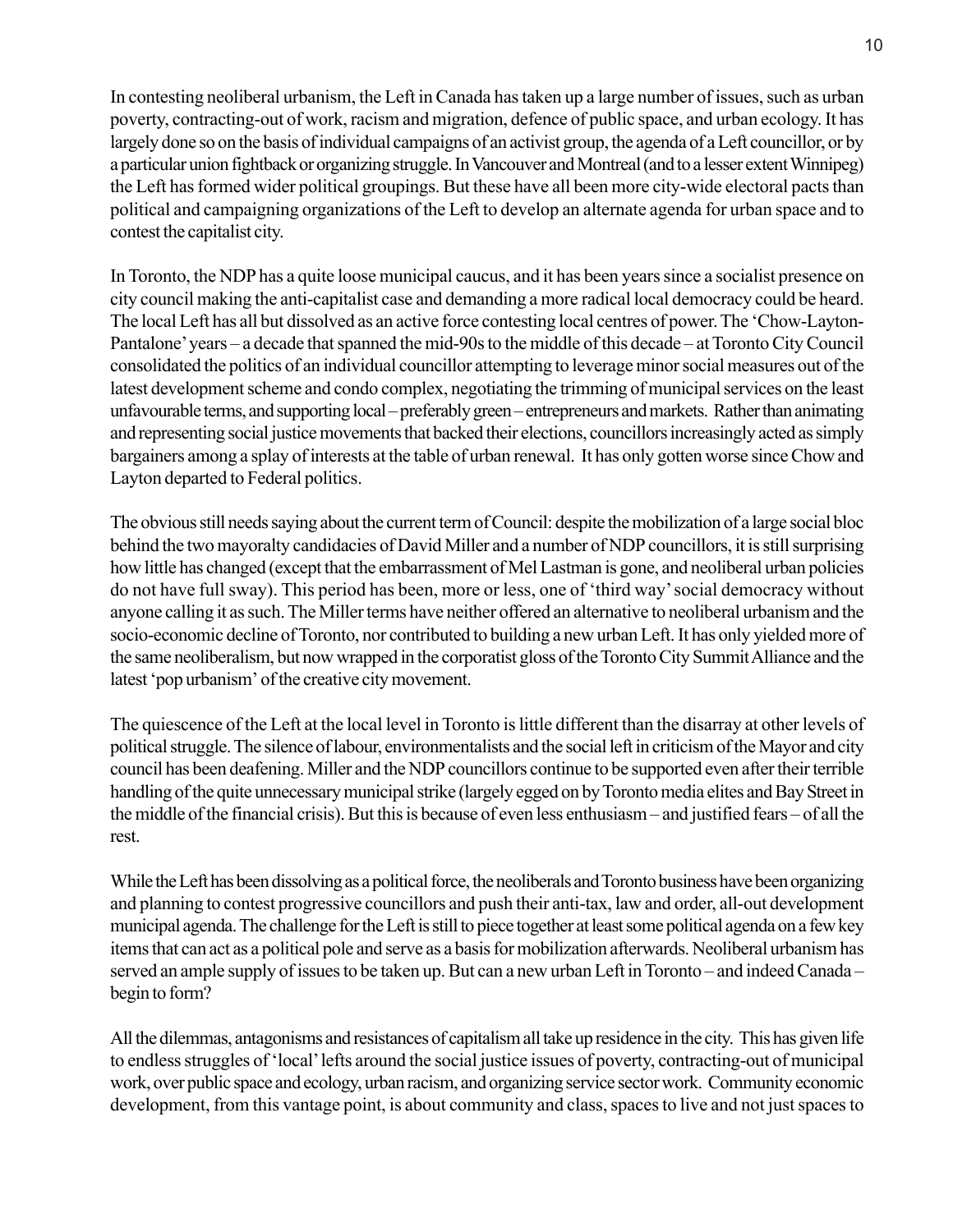compete, about linking community and work-based struggle in re-forming a new political left. This is where the urban dreams of an exit to the neoliberal city reside.

It is our view that the dilemmas facing cities in Canada, in Toronto and around the world, are of staggering importance; that local politics and struggles for social justice are crucial to political organization today; and that confronting neoliberalism is also a confrontation with the political forces shaping today's City of Toronto of glittering towers, endless sprawl, shameful poverty, public wreckage.

# **Ideas for an Alternate Agenda for Urban Social Justice**

Urban politics in Canada have become haunted by the same nightmare of liberal democratic politics as other levels of government: the more things change, the more they seem to stay the same. The decline of Canadian cities continues apace, and no one in Canada and Toronto can even recall what the 'new deal for cities' was about. The crooks and cronies around Lastman in Toronto are gone (although they have hardly departed from City Hall). But neoliberal urbanism continues on, and none of the major agendas of social justice that Miller came to power on have been implemented (except, one could argue, some of the contracting-out of municipal work, although this has resurfaced since the strike of summer 2009). The 'third way' social democracy that has become the ideological vision of the NDP, in its pragmatic search for policies that are not pro-state and not anti-market, has again failed to deliver an alternative.

This term of the Toronto Council has begun to develop a new urban transport agenda and a new waterfront policy, but these are far from what is needed and now will run up against fiscal austerity from all levels of government. Miller failed abysmally on the campaign issue he initially ran on: to rid the city of the disgustingly subsidized and hideous Island Airport. There has still not been any significant building of social housing to begin to run down the enormous backlog. Tax reform in Toronto under Miller has not stopped the shift toward increasing reliance on property taxes and away from business. The urban planning agenda, after an enormous effort to develop a new city plan, has, if anything, reinforced the 'let's make a deal' evolution of development (with hapless senior planning officials, the lacklustre leadership of NDP councillors, and the pro-development Ontario Municipal Board all doing their part). The democratic oversight of the Toronto police (which had gotten wildly out of control under Julian Fantino) remains extremely brittle, and there have only been small attempts to rein in the racial biases of policing. The underfunded school system is now facing further blows from provincial cuts and the lack of municipal support. And the City of Toronto, under these fiscal pressures, is ever-increasing the commercialization of daily life and vulgarizing public spaces with commercial logos. Civic life has become simply another moment for corporate advertising. This list could be extended.

The new City of Toronto Act gave minor new taxing powers to the city and created a stronger executive around the Mayor at the expense of Council. The new City Executive is dominated by the NDP bloc of councillors with a range of independents. It is, in fact, all over the political map, has no common agenda, and they continue to compete with each other in leveraging deals without any particular new urban vision, and certainly none about social justice. More 'green entrepreneurialism', more 'community involvement', a more 'creative city', and better 'transit systems' seems to be on the agenda of every municipal politician and the Toronto business elite around the Board of Trade. But what these mean is anybody's guess. The 'market ecology' and 'creative city' agenda, a vague notion of urbanism equated with market competitiveness has marked the political regime of Miller over both his terms. It has not made Toronto any more socially just, indeed, things have gotten worse. It is hard to take serious the notion that a change of mayor next year is going to improve things.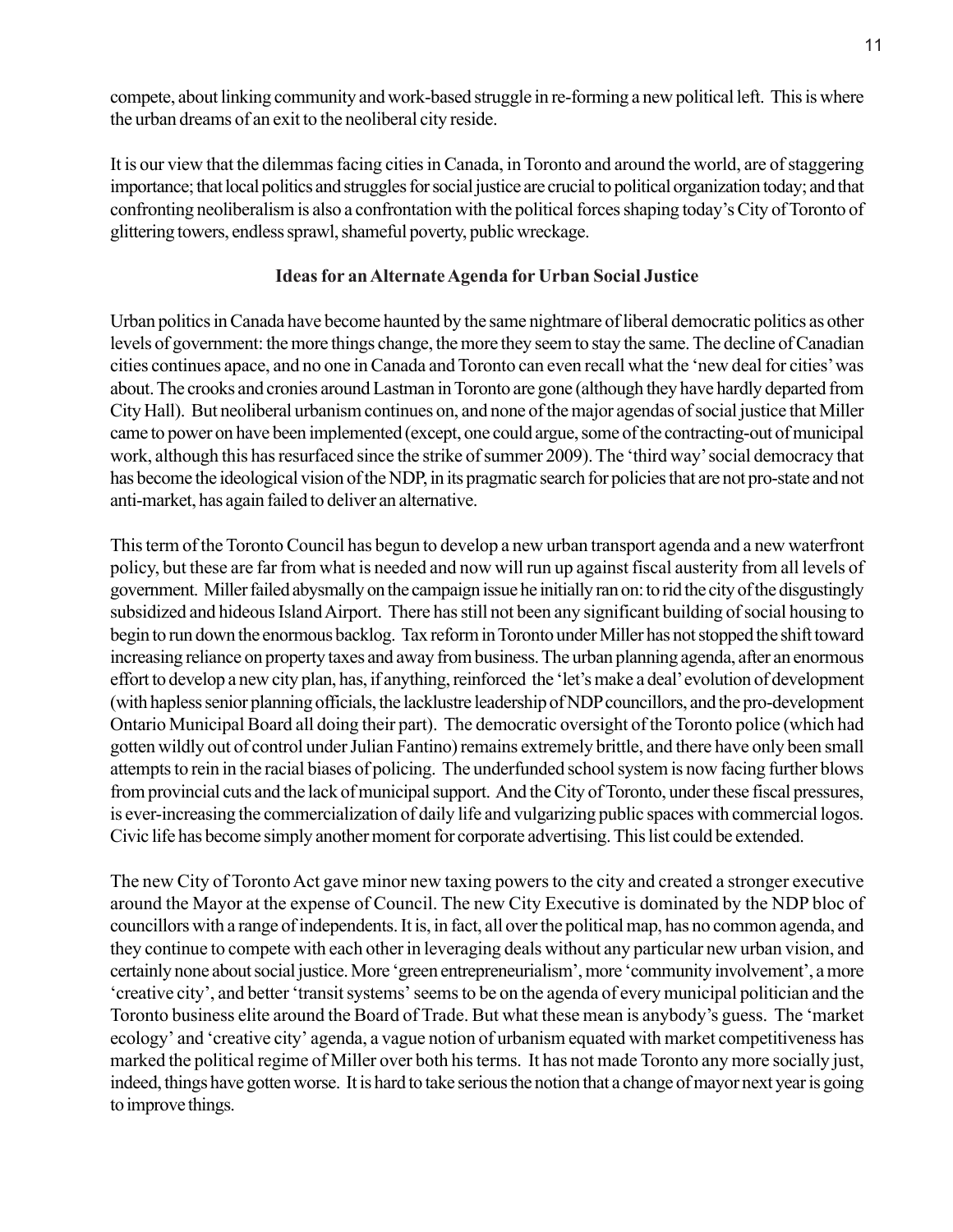Most of the interesting campaigns have been quite apart from the main campaign itself – the work by the Labour Council on protecting local jobs and for a higher minimum wage; the various campaigns for a living wage and anti-sweatshop purchases by UNITE-HERE and others; the continued day-to-day grind of antipoverty and homelessness activists; the No One is Illegal work on undocumented workers; the work exposing the role of dirty development money in city politics; the campaigns for expanding public space and ridding municipal properties of commercial advertising; the Campaign for Public Education; the work on green energy and against the Island Airport by ecology groups; and many others. These campaigns all work more and more against the power structure as it has come to dominate local government, even as many of the political actors change from term to term of Council. The coalition of three years ago that brought Miller to power for a second term is all but gone, and the city strike of 2009 demonstrated its futility in advancing a social justice agenda and mobilizing the constituencies it had built up in supporting striking CUPE workers. The disorganization of the Left at the local level in Toronto is now no different than at other levels of political action. This is, at the end of the day, the political space that neoliberalism thrives in. And it now dominates – or rather overwhelms – Toronto social justice politics.

## **An Alternative Fiscal Framework**

There is a need for a basic set of reforms in the framework of governmental relations in Canada. These reforms are hard to separate out from the need for a democracy movement in Canada that would address a whole range of needed constitutional reforms, from republicanism to the unelected Senate, to settlement of the constitutional aspirations of Quebec and the Aboriginal peoples. In this context, an appropriate drawing out of the constitutional status of cities could also be undertaken. Canada has, in many ways now, the most backward and undemocratic constitutional structures amongst the advanced countries. The lack of constitutional modernization is reflected in the treatment of urban government as simply a constitutional prerogative of the provinces and the unstable funding structures. Apart from this overarching need, the following needs to form some of the core priorities of urban reform:

1. A key priority must be the provision of higher and more secure levels of funding for social services and public infrastructure at the municipal level. There is no solution to be found at the local level alone for its fiscal imbalances. But it is at the local level that the social dislocations from downloading under neoliberalism and the financial crisis are being registered. The Federal Government had large surpluses until the current crisis, and the provincial government of Ontario was also in solid fiscal shape. They both have sacrificed fiscal capacity since the mid-90s in the name of permanent tax cuts. This has produced structural fiscal imbalances with respect to social needs, especially municipal infrastructure, alongside a cyclical fiscal deficit. There is no possibility to address these funding needs and social justice under present tax structures, and in particular in how those taxes are levelled. Neoliberal tax policies have failed at every level to deliver improved economic efficiency or social justice.

2. Federal Government fiscal transfers need to return to attaching conditions rather than being simply drained into provincial general revenues, where they have gone to fund tax cuts rather local needs. Every study of the changes of fiscal federalism has demonstrated this result. The corollary is a patchwork of welfare, educational and urban programmes across the country. Such fiscal transfers neither bring more local control or coherent programming.

3. The Federal Government needs to re-establish a national cities policy, particularly for infrastructure, education funding, water quality and access and a national urban parks system.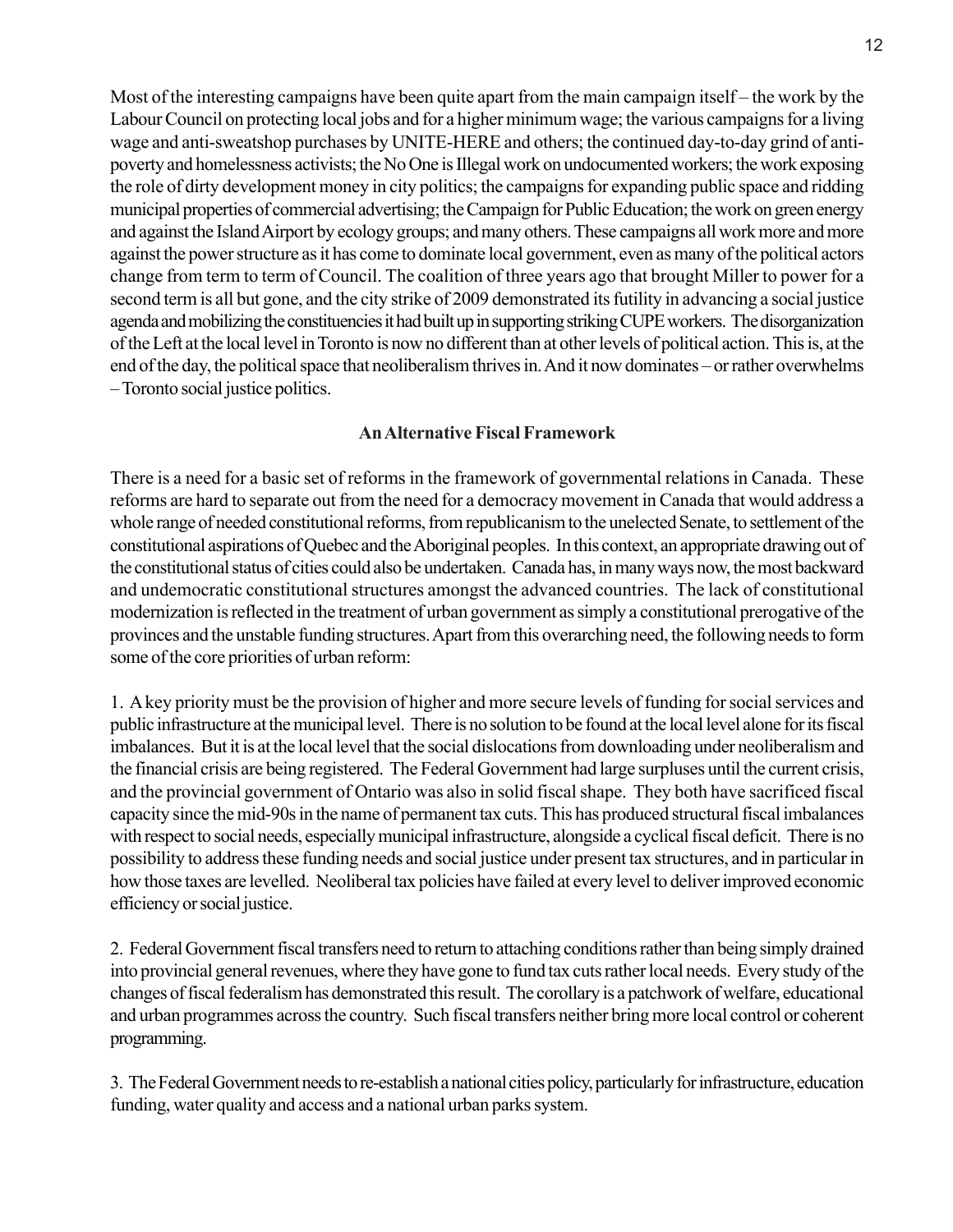4. Local governments need to be supported by provincial governments in developing long-term planning capacities to plan for rebuilding cities: for bridges, roads, public transit, sewers, water plants, schools, urban development and parks.

5. Social housing is a disaster across Ontario. Cities do not have the fiscal capacity to build the necessary stock. It is a priority to re-establish provincial and local social housing plans.

6. There is a need for a universal childcare policy, with increased resources to municipal governments to expand facilities in this area – an 'early childhood building programme'. This is a priority for cities as this has to be linked to transportation access and building upon community centres.

7. The provincial government allocation of part of the gas tax to cities at two cents a litre for public transit is a small start in addressing urban transportation. But Canada continues to fund public transport at the lowest levels of any developed country, and has some of the highest fares on users. The result is that major cities in Canada like Toronto have urban transport systems that are twenty to thirty years behind European and Asian cities (often even if the facilities being laid in Toronto are new). Specific funding tranches are needed for public transit, but this needs to be coupled with development of a national public transport policy and planning capacities encompassing urban transport.

8. The overall matrix of taxation has radically shifted under neoliberalism, so that taxes on capital and wealth have fallen dramatically, while indirect taxes on individuals in the form of sales and payroll taxes have increased. Broadening the fiscal base is necessary, but this has been done without concern for equity and with fallacious economic reasoning about economic efficiency (which, in fact, has miserably failed to reverse the relative economic decline of Canada, Ontario and Toronto). There is a need to reduce the overall funding of Ontario urban needs via the property tax system and reversing the direction of a range of the tax cuts that neoliberalism has imposed as a consequence of economic dogma.

9. A range of new taxing powers for urban levels of government need to be considered.

# **A Developmental Local Democracy**

Local democracy has been skewed over the last decade to become increasingly what philosophers of democracy call a 'taxpayer democracy', that is, participation, access and policies are increasingly being determined by commercialism, wealth and the need to attract corporate sponsorships. This is partly an inherent limit of liberal democracy, but neoliberalism has also theoretically defined – and made in practice – democracy as consumer choice. Democratic participation in the process of meeting and administering social needs is seen as wasteful and unjust expenditures. It has gutted the meaning and practice of democracy as a developmental process of making citizens, a particularly important role for local governments. Local democracy, and Toronto is one of the most suffering in this respect, has particularly fallen into disrepute: participation in local elections has starkly fallen off; elected positions such as with school boards have been eliminated; and the exercise of local or community power has been caught in the vice of downloading and ever-increasing needs.

The CSJ has developed research and work in this area, as part of this project, in studies by Robert MacDermid [http://www.socialjustice.org/index.php?page=funding-city-politics-municipal-campaign-funding-and-propertydevelopment-in-the-greater-toronto-area] looking at the financing of local democracy in elections and the ties to the development industry. This has led to a number of suggestions and further work on the funding of